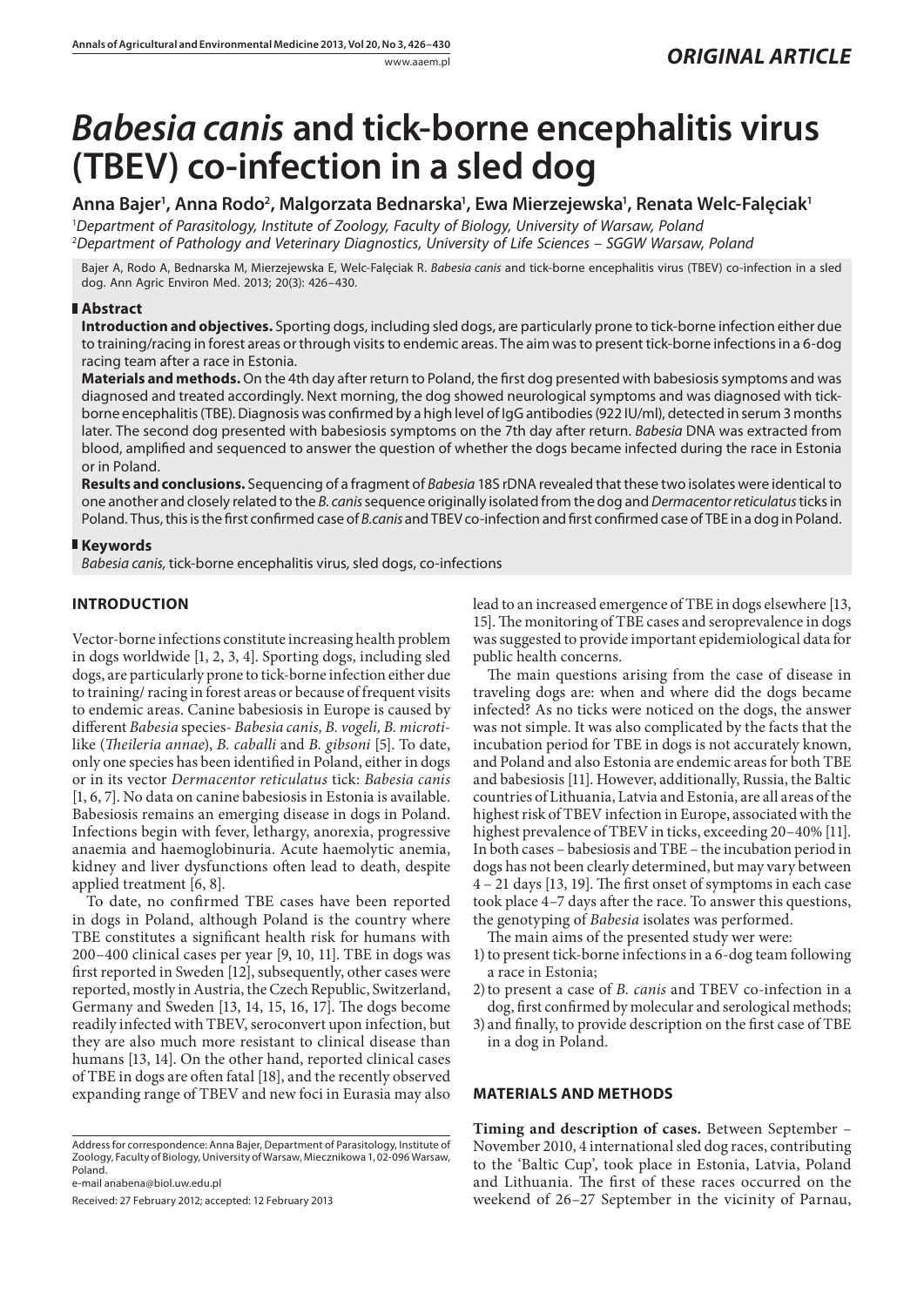Estonia (ca. 800 km from capitol city of Poland, Warsaw). A 6-dog team based at the kennel situated in Kury, near Tluszcz (50 km in NE of Warsaw, Poland), took part in this competition. On Wednesday, 23 September, all the dogs were given treatment against tick infestation consisting of the 'spot on' medicine application, containing permethrin. On Friday, 25 September, the dogs traveled to Estonia, and on Saturday and Sunday participated in the race. All the dogs were in perfect health at this time, winning the race. Following a night in Riga, Latvia, the dogs returned to their kennel in Poland by the evening of Monday, 28 September.

On Thursday evening, one of the dogs, a 6-year-old neutered male 'Drop', a German shorthair pointer cross known as a European Sled dog breed, (ESD), presented with the first symptoms of babesiosis – apathy and loss of appetite. Next morning, 1 October, the dog was taken to a veterinary clinic 'Multiwet' in Warsaw. Babesiosis was diagnosed on the basis of a blood examination (Tab. 1). The dog was given standard treatment for babesiosis (and possible tick-borne bacteria coinfection), including imidocarb (6 mg/kg sc, Imizol, Intervet International BV, Boxmeer, Holland), atropinum sulfuricum (0.04 mg/kg sc, Polfa-Warszawa, Poland), amoxycyclinum (15 mg/kg sc Betamox LA, Norbrook Lab. Ltd. Station Works/Scan Vet, UK) and dexamethasone (0.15 mg/kg im, Dexafort (Intervet International BV, Boxmeer, Holland). The dog then improved for several hours, showing increased activity and enhanced appetite.

However, on the following morning (October 2nd) the dog presented with altered behaviour, i.e hyperactivity and symptoms of blindness – visual disturbance were noticed in both eyes. The dog was taken immediately to the nearest veterinary clinic in Tluszcz, presenting with additional neurological symptoms – altered consciousness

and behaviour – loss of contact with/recognition of its owner, colliding with and climbing walls. Ophthalmic examination revealed strongly narrowed, unresponsive pupils in both eyes, the menace response was present. Body temperature was normal (38.3°C).

427

Following the diagnosis of encephalitis, most likely of tickborne origin, the dog was administered corticosteroid and antibiotic treatment: dexamethasone 0.3 mg/kg intravenously, Dexazone; amoxycyclinum 15 mg/kg sc Betamox LA. The overall physical condition of the dog was not bad, and no other neurological symptoms were observed (motor failures, vestibular syndrome, etc.) and the dog was able to drink and eat. The prognosis was therefore good.

No other neurological symptoms appeared during the following 24 hours. Next morning (3 October), the dog was taken to the veterinary clinic 'Multiwet' in Warsaw for continuation of the treatment. Ophthalmic examination revealed slowly reacting pupils in both eyes, the menace response was present. Body temperature was normal (37.8°C), but the dog still showed abnormal behaviour and occasional loss of consciousness. A sample of blood was taken into 0.001 M EDTA for PCR diagnosis to enable the strain of *B. canis* causing infection to be identified. Anti-inflammatory treatment was continued with the dog being administered dexamethasone (1 mg/kg intravenously, Dexaven®, Jelfa, Jelenia Góra, Poland).

During the following 10-day period, the dog was treated with decreasing doses of prednisone (1 mg/kg orally every 24 h for 3 days, then 0.5 mg/kg orally every 24 h for 3 days, then 0.3 mg/kg orally every 24 h; Encorton®, Polfa-Pabianice, Poland). Antibiotic therapy was changed to doxycycline (10 mg/kg orally every 12 h) and continued for 2 weeks. The dog improved constantly from day-to-day, albeit slowly.

**Table 1.** Comparison of blood morphology and biochemical parameters in infected sled dogs.

| <b>Parameters</b>           | <b>Units</b>  | Case 1 'Drop'     |                               | Case 2 'Koks'     | <b>Reference values</b> |                |
|-----------------------------|---------------|-------------------|-------------------------------|-------------------|-------------------------|----------------|
|                             |               | 01.10.2010        | 03.10.2010                    | 04.10.2010        | $\%$                    | G/I            |
| Morphology:                 |               |                   |                               |                   |                         |                |
| Leukocytes                  | G/            | $3.9\downarrow$   | 20.71                         | $5.2\downarrow$   | na                      | $6.0 - 12.0$   |
| Erythrocytes                | T/            | 5.22 $\downarrow$ | 4.94 $\downarrow$             | 5.49 $\downarrow$ | na                      | $5.5 - 8.0$    |
| Haemoglobin                 | mmol/l        | 8.38              | 7.82                          | 7.64              | na                      | $7.45 - 11.17$ |
| Haematocrit                 | $\frac{1}{1}$ | 0.37              | $0.35 \downarrow$             | $0.35\downarrow$  | na                      | $0.37 - 0.55$  |
| <b>MCV</b>                  | fl            | 70                | 71                            | 64                | na                      | $60.0 - 77.0$  |
| <b>MCHC</b>                 | mmol/l        | 22.91             | 22.2                          | 21.7              | na                      | $19.8 - 22.3$  |
| Thrombocytes                | G/I           | $32\downarrow$    | 295                           | $44\downarrow$    | na                      | 200-580        |
| Leucocytes profile:         |               |                   |                               |                   |                         |                |
| Eosinophils                 | G/1(96)       | 0(0)              | 0.42(2)                       | 0(0)              | $0.1 - 6.0$             | $0.0 - 0.6$    |
| Neutrophils                 |               |                   |                               |                   |                         |                |
| - bands                     | G/1(96)       | 0(0)              | $0.83 \uparrow (4 \uparrow)$  | 0(0)              | $0.0 - 3.0$             | $0.0 - 0.3$    |
| - segmented                 | G/1(96)       | 3.28(84)          | 12 (58)                       | 4.37 $(84†)$      | $60 - 77$               | $3.0 - 10.0$   |
| Lymphocytes                 | G/I(%)        | 0.62(16)          | $7.45 \uparrow (36 \uparrow)$ | 0.83(16)          | $12 - 30$               | $1.0 - 4.0$    |
| Erythrocytes morphology:    |               | Mild anisocytosis | Normal                        | Mild anisocytosis |                         |                |
| <b>Parasites</b>            |               |                   |                               |                   |                         |                |
| Babesia canis               |               | Present           | Not present                   | Present           |                         |                |
| <b>Biochemical profile:</b> |               |                   |                               |                   |                         |                |
| AST                         | (U/I)         | 136.01            | Nd                            | 205.01            | $1.0 - 37.0$            |                |
| ALT                         | (U/I)         | 47.0              | Nd                            | 31.0              | $3.0 - 50.0$            |                |
| ALP                         | (U/I)         | 78.0              | Nd                            | 84                | $20.0 - 155.0$          |                |
| <b>Blood glucose</b>        | (mq/dl)       | 125.01            | 78.0                          | Nd                | 70.0-120.0              |                |
| Creatinine                  | (mq/dl)       | 1.6               | Nd                            | 1.4               | $1.0 - 1.7$             |                |
| Blood urea nitrogen         | (mg/dl)       | 106.81            | Nd                            | 47.01             | $20.0 - 45.0$           |                |
| Total serum protein         | (g/l)         | 61.0              | Nd                            | 79.01             | 55.0-70.0               |                |

↑ – value above normal level; ↓ – value below normal level; MCV- mean corpuscular volume; MCHC – mean corpuscular haemoglobin concentration; AST – aspartate aminotransferase; ALT- alanine aminotransferase; ALP – alkaline phosphatase; Nd – not determined;

na – not applicable.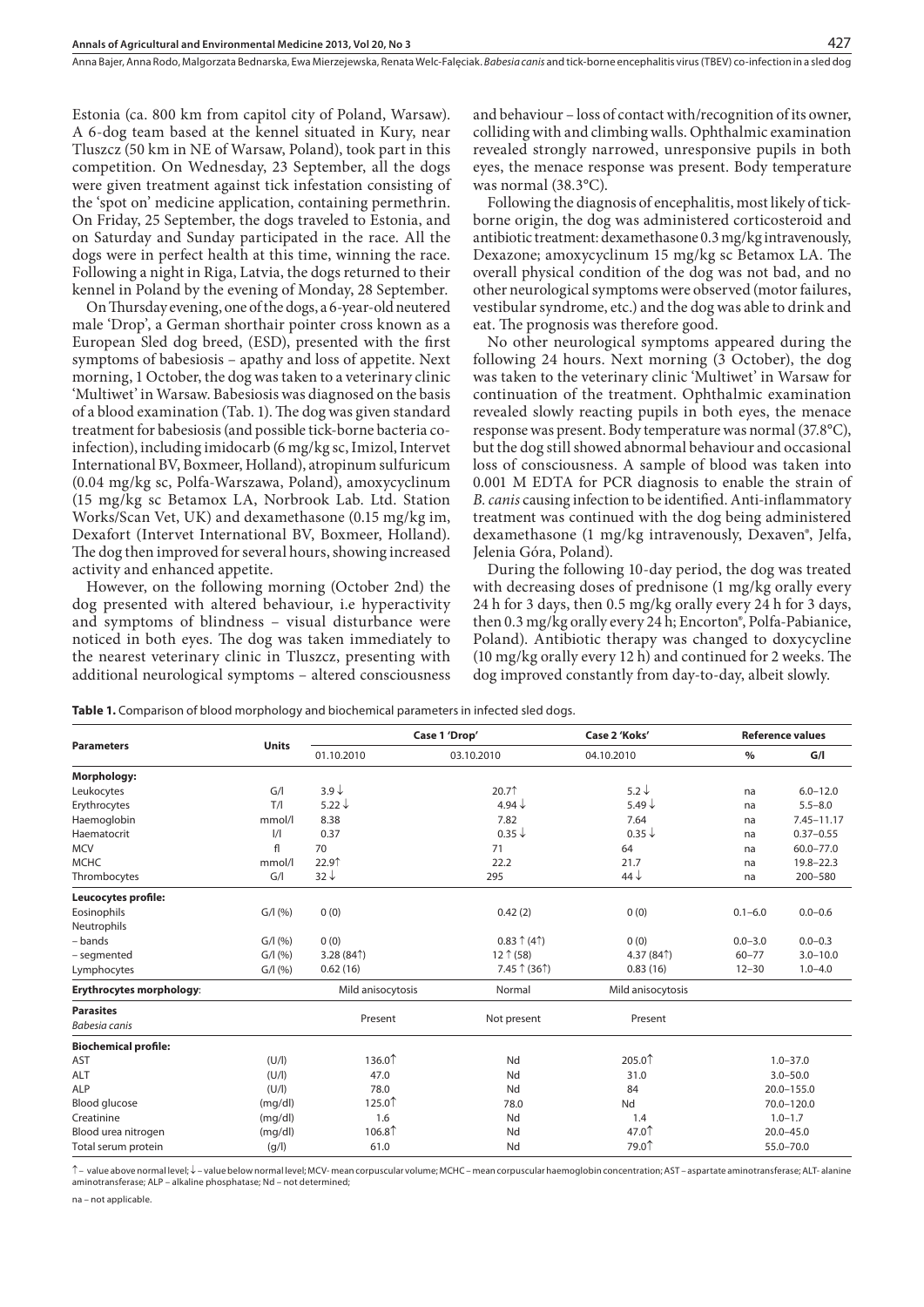To confirm the diagnosis of TBE, on 15 January 2011, a blood sample was taken, a serum sample was prepared and sent to IN VITRO LABOR in Vienna, Austria, for determination of TBEV antibody titer.

The dog improved constantly and 1 month later returned to training and racing. However, some neurological sequelae were still present in this dog in July 2011: although very active whether on familiar or unfamiliar ground, the dog was unable to notice and catch small objects thrown to him (i.e. pellets of dog dry food) and lost the ability to jump over fences (owner observations).

**Second case.** On Sunday evening, 3 October, 2010, a second dog from the team, a 9-year-old intact male 'Koks', a German shorthair pointer/Alaskan husky/ mallinois cross presented with the first symptoms of babesiosis – apathy and loss of appetite. On the morning of Monday, 4 October, the dog was taken to the veterinary clinic 'Multiwet' in Warsaw. Babesiosis was diagnosed on the basis of blood examination (Tab. 1). The dog was given the standard treatment for babesiosis, including imidocarb (6mg/kg subcutaneously, Imizol Intervet International BV, Boxmeer, Holland), amoxycyclinum (15 mg/kg sc Betamox LA Norbrook Lab. Ltd. Station Works/Scan Vet, UK), atropinum sulfuricum (0.04 mg/kg sc, Polfa-Warsaw, Poland) and dexamethasone (0.1 mg/kg im, Dexaven®, Jelfa, Jelenia Góra, Poland). Treatment was successful in this case, and no other symptoms have appeared.

**Epidemiological study.** In order to enable molecular characterization of the pathogens, blood samples were collected into 0.001M EDTA and frozen at -20°C until DNA extraction. A blood sample from the first dog was taken 2 days after treatment for babesiosis had been started; in the second case, the blood sample was taken before treatment was initiated. DNA extractions were performed using the AxyGen MiniPrep Blood kit (AxyGen, USA).

Amplification of 18S rRNA *Babesia* gene fragment was performed using the previously described PCR protocol [20, 21]. Primers BAB GF2 (5' GYYTTGTAATTGGAATGATGG 3') and BABGR2 (5' CCAAAGACTTTGATTTCTCTC 3') were used to produce a ~550 bp fragment. Sequencing reactions were conducted with the ABI-PRISM 377 automatic DNA sequencer (Applied Biosystem). The resulting sequences were assembled using the programmme  $ABI^{TM}BigDye^{TM}$ . BLAST comparisons were run against the GenBank database (www.ncbi.nlm.nih.gov/BLAST).

Analysis of DNA sequences and phylogenetic relationships for the 2 current *B. canis* isolates and for a group of isolates from dogs from the same kennel obtained in 2006 [1], were conducted using MEGA version 5.0 [22]. A phylogenetic tree was created using alignments performed with Kimura-2 parameter algorithm as a distance method, and NJ as the tree construction method. For comparison, sequences of *Babesia* species and strains obtained from GenBank (www. ncbi.nlm.nih.gov) were included in the sequence alignment.

#### **RESULTS**

**Clinical cases.** Two dogs of 6-dog team presented with tickborne diseases (TBD) following a sled dog race in Estonia, showing high risk of TBD infection in this group of working dogs. The results of the blood examination of the dogs are presented in Table 1. Common features of babesiosis were observed in both dogs: anaemia, thrombocytopenia, elevated liver enzymes, elevated level of blood urea (Case 1), anisocytosis (Tab. 1, columns 1 and 3). Significant changes were observed in blood morphology of the first dog in comparison to the blood test 2 days earlier – leukocytosis instead of leukocytopenia; normal numbers of platelets; normal morphology of erythrocytes (Tab. 1, columns 1 and 2). Results of the ELISA test showed IgG antibody titer 922 IU/ml. The threshold value for a positive result with this test was 20 IU/ml. Positive results of PCR reaction confirmed *B. canis* infection in both dogs. Thus, the co-infection of *B. canis* and TBEV was confirmed for the first dog.

**Genotyping of** *Babesia* **from the cases.** Sequencing of a *Babesia* 18S rDNA fragments revealed that these two isolates were closely related (99.6% identity) to the *B. canis* genotype 2 (EU622793) originally isolated from a dog with babesiosis in Poland [6] (Fig. 1). Analysis of the 18S rRNA gene demonstrated that these two isolates clustered with our previous 10 canine isolates, and with other *B. canis* strains from either Southern Europe Albania, Italy), Central Europe (Hungary, Netherlands, Slovakia) or North-Eastern Europe (Poland), and Siberia (Fig. 1). The second cluster seen on Figure 1 comprised isolates of *B. canis* genotype 1 [6], but also originated from different parts of Europe. On the basis of this phylogenetic tree, no regional specificity of parasite isolates was observed, therefore origin of the *Babesia*  infection in the two presented cases could not be clearly determined. High homology to genotype 2 and an isolate from *D. reticulatus* from the same locality, Kury, (Fig. 1) suggested rather an autochthonous infection. Based on this suggestion, an autochthonous infection with TBEV should be considered also in the dog with the co-infection.



**Figure 1.** Phylogenetic tree of *Babesia* isolates from the presented study (grey shading) and selected accessions from GenBank, based on *18S rRNA* gene fragment sequences. The phylogenetic tree was created using nucleotide sequence alignments performed using the Kimura-2 parameter algorithm as a distance method and NJ as the tree construction method. 0.01 on the scale bar indicates 1 nucleotide substitution per 100 sites.

#### **DISCUSSION**

The main aim of the presented study was to describe the first case of *B. canis* and TBEV co-infection in a dog, confirmed by molecular and serological methods. On the basis of PCR, a high prevalence of *Babesia* DNA in sled dogs has been previously found in Central Poland [1]; however, this is the first description of a clinical case of TBEV infection in a dog that country. Although TBE constitutes a significant health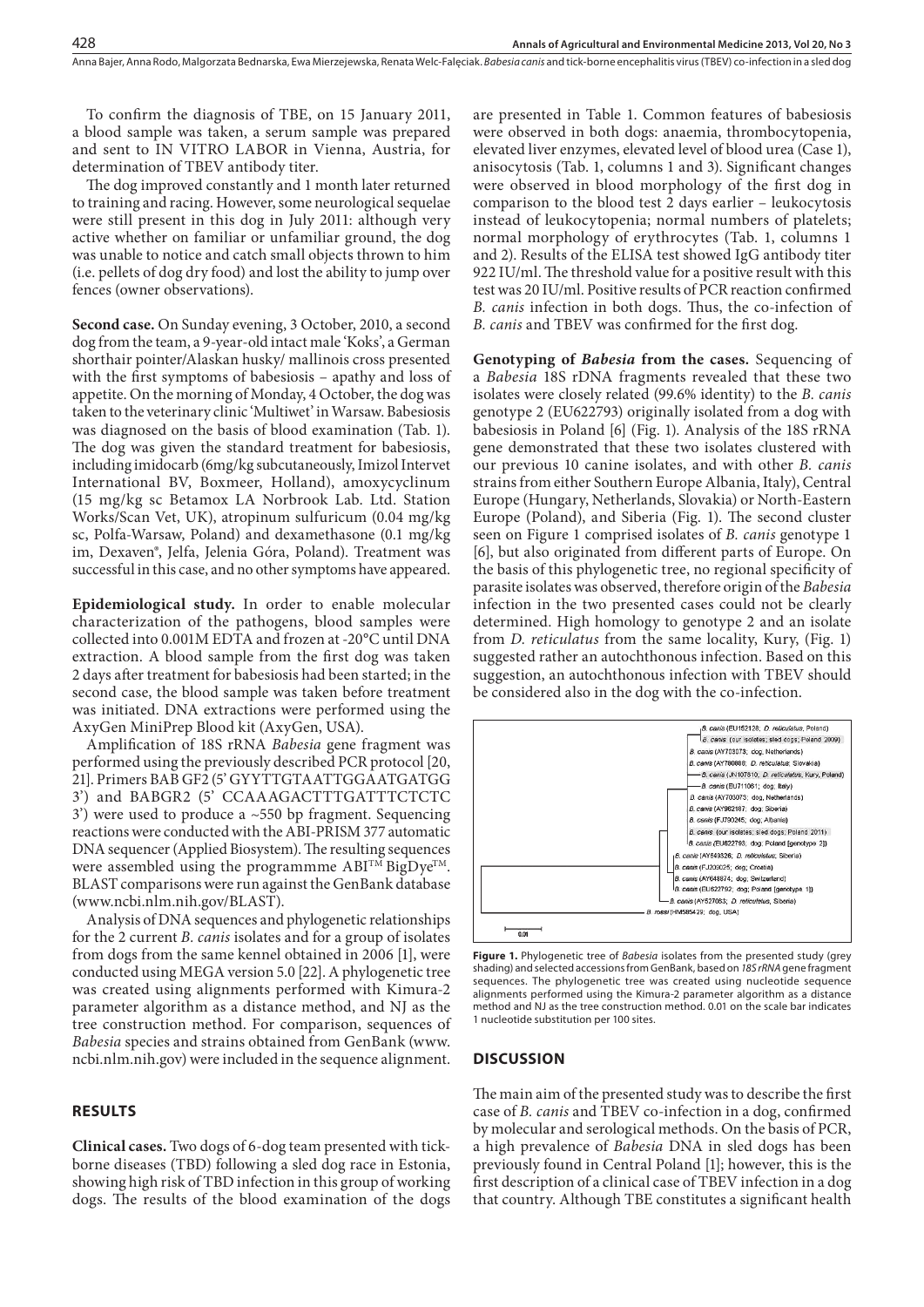risk for humans in Poland, no reports on TBE in dogs seem to have been published. The most frequent symptoms of TBE in the reported case were associated with impairment of vision. Only a single case of optic neuritis due to TBEV infection in a 3-year-old female Siberian Husky was described in Vienna, Austria [23]. Also in that case, vision impairment was the main symptom in the first phase of TBE, body temperature was normal (38.4°C) and the IgG antibody titer was high. The authors considered TBE as the cause of optic neuritis because the optic nerve is surrounded by the meninges and subarachnoid space. Therefore, infections of the meninges may gain access to the optic nerve [23].

To date, the reasons for the development of clinical disease are not known. The immunological status of a dog probably plays an important role, as the pathology in the central nervous system is caused primarily by the immune-mediated inflammation at the site. This assumption was supported by the reported increasing rate of clinical cases with increasing levels of IgG titer among seropositive dogs [14, 15]. In the presented case, the determined IgG titer was also high. Pertinent in this context, co-infections with two or three tick-transmitted pathogens were reported to cause more severe courses of diseases in humans [24, 25].

In the presented case, the dog first presented with symptoms of babesiosis and then TBE symptoms; it is therefore likely that the earlier *Babesia* infection predisposed the dog to development of clinical TBE, or that the immunosuppressive steroid treatment applied for babesiosis was the reason for the subsequent development of clinical TBE. Irrespective of the exact reason, the other four cases of presumed TBE were diagnosed in 2010 by a local veterinarian in Tluszcz; two of them developed also in dogs following clinical babesiosis. Of these four cases, two were fatal, despite the administered treatment (one puppy, one 6-year- old female). The presumed TBE cases support the hypothesis of autochthonous origin of TBE in sled dog (Mazowsze is one of known endemic TBE areas in Poland), and the hypothesis of synergistic pathogenic effects of co-infection with *B. canis* and TBEV. Interestingly, the results of haematological tests in canine babesiosis and during the early viremic phase of TBE in humans are very similar: leukocytopenia, thrombocytopenia, elevated liver enzymes [13, 26]. Thus, it seems that the effect of these two pathogens on host organisms is either very similar, or that coinfections are much more common than originally thought. Also, in two out of the eight fatal canine TBE cases reported by Weissenbock and others [18], anorexia and retention of urine were observed, prior to the appearance of neurological symptoms and apathy, all manifestation identical to those often seen in babesiosis.

It is worth noting that the increased number of neutrophils in the second examination of the first dog may have resulted not only from viral infection but also from glucocorticosteroid therapy, as the dog had been treated with dexamethasone.

The main vector of TBEV in Central Europe is *Ixodes ricinus* but the infection rate in ticks is about 1%, very rarely exceeding 5% even in high-risk areas [11, 27]. On the other hand, the main vector of *B. canis* in Central Europe is *Dermacentor reticulatus* tick [19]. Ticks of this species are actually the most common ticks found on dogs in the Warsaw area [28]. It has been recently confirmed that 11% of *D. reticulatus* individuals collected from dogs in Warsaw were positive for *B. canis* [7]. In the reported case of coinfection, this tick species should be considered as the vector

of TBEV. This hypothesis is supported by a recent study of the prevalence of TBEV in *I. ricinus* and *D. reticulatus* in another TBE endemic region of Poland – the Lublin region [29]. In this study, TBEV was recorded in 1.6% of *I. ricinus*  but in 11% of *D. reticulatus.* Comparable rates of TBEV and *B. canis* infections in *D. reticulatus* support the idea that transmission of co-infections to dogs is by this tick species. As the geographical range of *D. reticulates* continues to expand in Poland and throughout Europe [30, 31, 32, 33], probably due to both climate change and changes in agricultural practices (abandoned fields), these two serious tick-borne diseases may soon pose a real health risk for dogs throughout Europe. As this tick species feeds on cattle, and milk-borne TBE cases are of public health significance, the role of this non-human tick in the transmission of TBE to humans may be significant and more important than hitherto realized.

429

#### **CONCLUSIONS**

The presented study:

- 1. Provides the first description of a confirmed clinical case of TBE in dogs in Poland;
- 2. Presents the first case of co-infection with *B.canis* and TBEV in a dog, confirmed by molecular and serological methods;
- 3. Outlines the possible significance of *D. reticulatus* ticks in the circulation of TBEV in the environment.

#### **Acknowledgements**

The study was partially supported by MNiSW 'Iuventus Plus' Grant No. IP2010 045470 and National Science Center (NCN) Grant OPUS 2011/03/B/NZ802212.

#### **REFERENCES**

- 1. Welc-Faleciak R, Rodo A, Sinski E, Bajer A. *Babesia canis* and other tick-borne infections in dogs in Central Poland. Vet Parasitol. 2009; 166: 191–198.
- 2. Dantas-Torres F. Canine vector-borne diseases in Brazil. Parasites & Vectors 2008; 1: 25, doi:10.1186/1756–3305–1–25.
- 3. Matjila PT, Leisewitz AL, Jongejan F, Penzhorn BL. Molecular detection of tick-borne protozoal and ehrlichial infections in domestic dogs in South Africa. Vet Parasitol. 2008; 155: 152–157.
- 4. Solano-Gallego L, Trotta M, Razia L, Furlanello T, Caldin M. Molecular survey of *Ehrlichia canis* and *Anaplasma phagocytophilum* from blood of dogs in Italy. Ann NY Acad Sci. 2006; 1078: 515–518.
- 5. Bourdoiseau G. Canine babesiosis in France. Vet Parasitol. 2006; 138: 118–125.
- 6. Adaszek L, Winiarczyk S. Molecular characterization of *Babesia canis canis* isolates from naturally infected dogs in Poland. Vet Parasitol. 2008; 152: 235–241.
- 7. Zygner W, Jaros S, Wedrychowicz H. Prevalence of *Babesia canis, Borrelia afzelii,* and *Anaplasma phagocytophilum* infection in hard ticks removed from dogs in Warsaw (central Poland). Vet Parasitol. 2008; 153: 139–142.
- 8. Adaszek L. Wybrane aspekty epidemiologii babeszjozy, boreliozy i erlichiozy u psów. PhD thesis 2006, Faculty of Veterinary Medicine in Lublin, Poland.
- 9. Czupryna P, Moniuszko A, Pancewicz SA, Grygorczuk S, Kondrusik M, Zajkowska J. Tick-borne encephalitis in Poland in years 1993–2008 epidemiology and clinical presentation. A retrospective study of 687 patients. Eur J Neurol. 2011; 18: 673–679.
- 10. Kicman-Gawłowska A, Chrześcijańska I, Stefanoff P. [Meningitis and encephalitis in Poland in 2006]. Przegl Epidemiol. 2008; 62: 253–260 (in Polish).